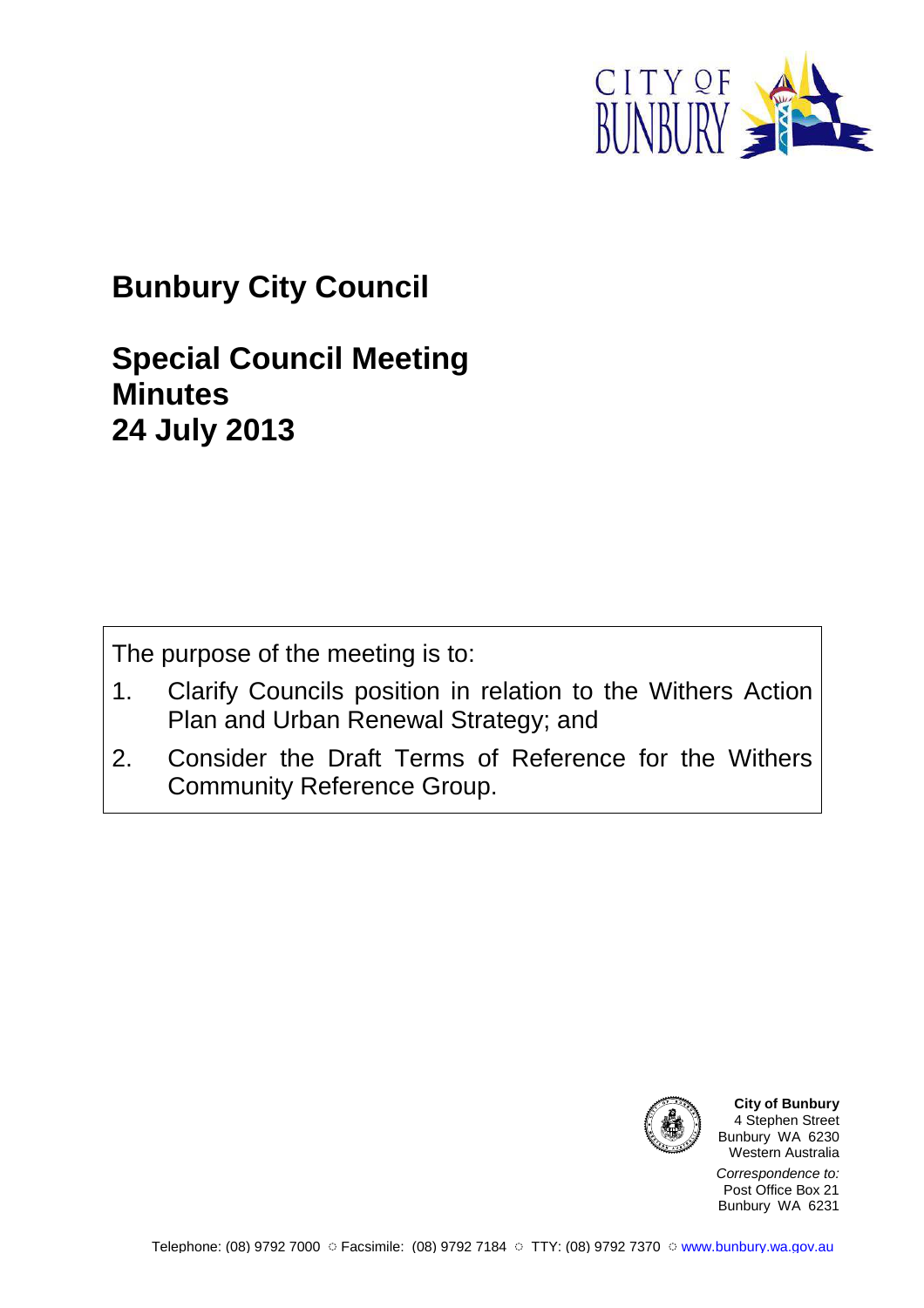# Table of Contents

| <b>Item No</b> |     | <b>Subject</b>                                                      | Page |
|----------------|-----|---------------------------------------------------------------------|------|
|                |     |                                                                     |      |
| 1.             |     |                                                                     |      |
| 2.             |     |                                                                     |      |
| 3.             |     |                                                                     |      |
| 4.             |     |                                                                     |      |
|                | 4.1 | Position on Withers Action Plan and Withers Urban Renewal Strategy9 |      |
|                | 4.2 | Withers Community Reference Group Terms of Reference17              |      |
| 5.             |     |                                                                     |      |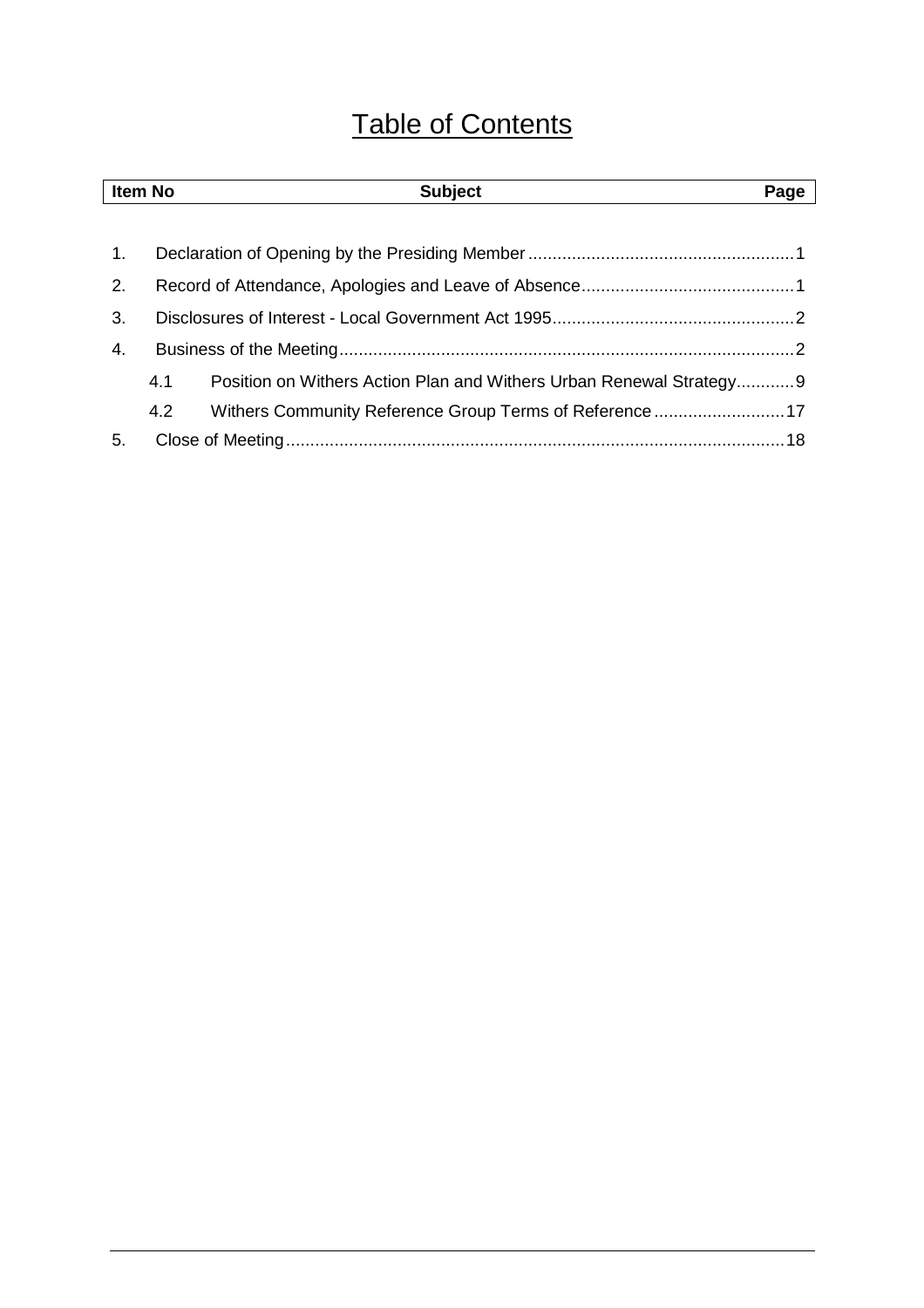

## **Bunbury City Council Special Council Meeting Minutes**

Minutes of a Special Meeting of the City of Bunbury Council held in the Council Chambers, City of Bunbury Administration Building, 4 Stephen Street Bunbury on Wednesday 24 July 2013.

Pursuant to Clause 11.7 of the City of Bunbury Standing Orders 2012, at 8.01pm the Deputy Mayor Cr Craddock moved, Cr Leigh seconded that the meeting be adjourned until prior to the Council (Standing) Committee meeting to be held on Tuesday 30 July 2013. The Mayor put the procedural motion to the vote and was CARRIED 9 votes "for"/ 1 vote "against". It was requested that Cr Jones' vote against the adjournment be recorded. The meeting was adjourned at 8.01pm.

The Special Council meeting reconvened at 5.00pm on Tuesday, 30 July 2013. At the time of the resumption of the meeting, Cr Steck was present.

| <b>Minutes</b> |  |
|----------------|--|
| 24 July 2013   |  |

**NOTE: Any recommendations contained in this document are not final and are subject to adoption, amendment (or otherwise) at the meeting.** 

## **1. Declaration of Opening by the Presiding Member**

The Special Council meeting was declared open by His Worship the Mayor Mr David Smith at 5.59pm.

The Mayor made mention of the attendance at the meeting of Hon. Adele Farina MLC, Mayoress Tresslyn Smith, the partner of Cr Cook, Merv Mancer Bunbury Citizen of the Year 2012 and his wife Jo.

## **2. Record of Attendance, Apologies and Leave of Absence**

Present:

| <b>Council Members</b>         |                                   |  |
|--------------------------------|-----------------------------------|--|
| <b>Presiding Member</b>        | His Worship the Mayor, Mr D Smith |  |
| <b>Deputy Presiding Member</b> | Deputy Mayor Cr S Craddock        |  |
| <b>Members</b>                 | <b>Councillor J Jones</b>         |  |
|                                | <b>Councillor D Prosser</b>       |  |
|                                | Councillor A Leigh                |  |
|                                | <b>Councillor K Steele</b>        |  |
|                                | <b>Councillor B Kelly</b>         |  |
|                                | <b>Councillor N McNeill</b>       |  |
|                                | <b>Councillor M Cook</b>          |  |
|                                | <b>Councillor S Morris</b>        |  |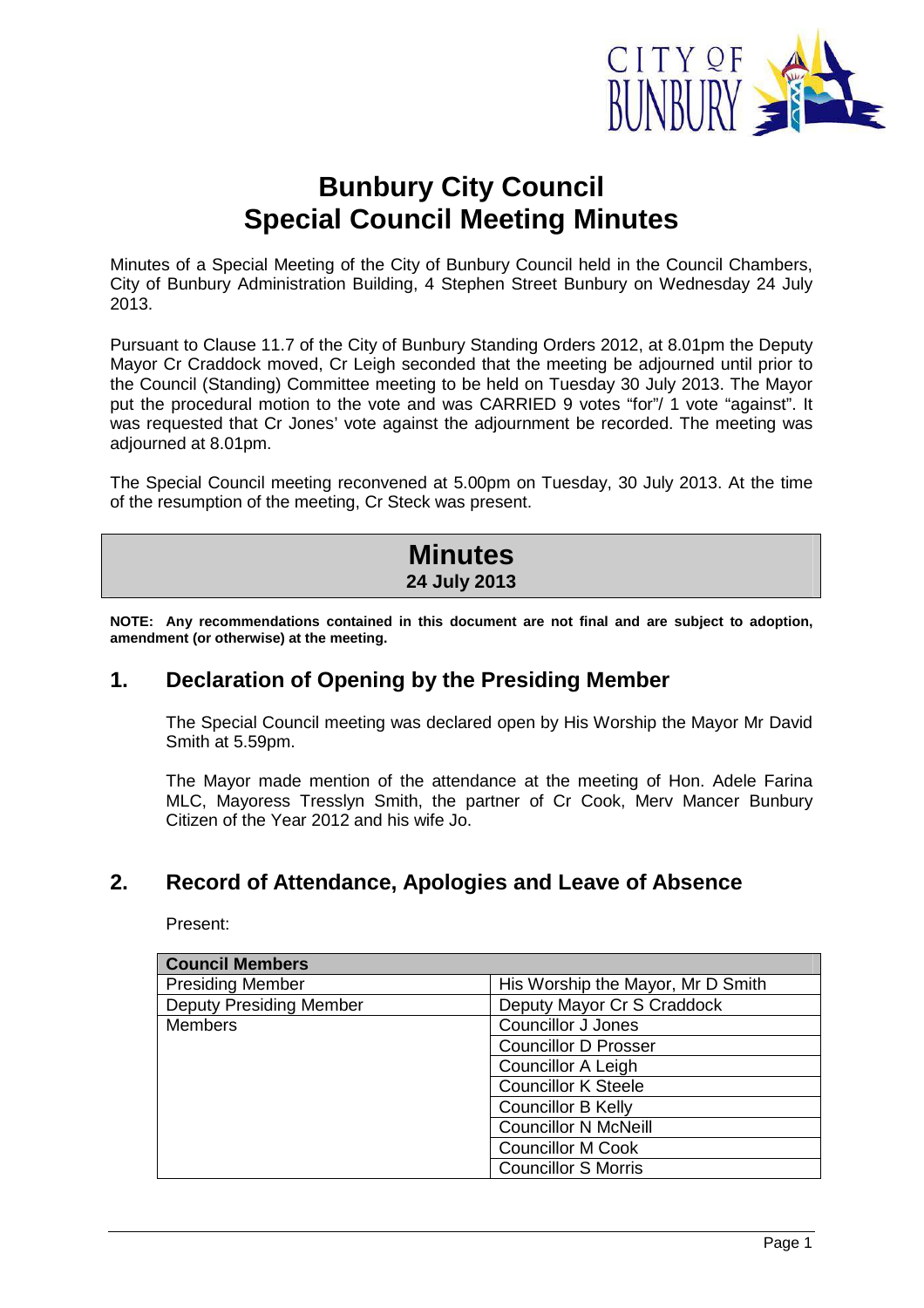| <b>Executive Leadership Team (Non-Voting)</b> |                    |  |
|-----------------------------------------------|--------------------|--|
| <b>Chief Executive Officer</b>                | Mr A Brien         |  |
| Customer<br>Director Community<br>and         | Ms S Addison-Brown |  |
| <b>Services</b>                               |                    |  |
| <b>Director Corporate Services</b>            | Mr W Wright        |  |
| Director Planning and Development             | Mr B Karaszkewych  |  |
| <b>Services</b>                               |                    |  |
| <b>Director Works and Services</b>            | Mr P Harris        |  |
| <b>Council Officers (Non-Voting)</b>          |                    |  |
| Media and Communications<br>Acting            | Ms L Wiseman       |  |
| Officer                                       |                    |  |
| <b>Administration Officer Corporate</b>       | Ms N Hribar        |  |
| <b>Others (Non-Voting)</b>                    |                    |  |
| Members of the Public                         | 13                 |  |
| Members of the Press                          | 1                  |  |

#### **APOLOGIES**

Councillors Michelle Steck and Ross Slater were an apology for the meeting held on 24 July 2013.

Councillor Ross Slater was an apology for the reconvened Special Council meeting held 30 July 2013.

## **3. Disclosures of Interest - Local Government Act 1995**

Members should fill in Disclosure of Interest forms for items in which they have a financial, proximity or impartiality interest and forward these to the Mayor before the meeting commences.

## **4. Business of the Meeting**

The purpose of the meeting is to:

- 1. Clarify Councils position in relation to the Withers Action Plan and Urban Renewal Strategy; and
- 2. Consider the Draft Terms of Reference for the Withers Community Reference Group.

#### **Public Participation at the Special Council Meeting held 24 July 2013**

#### Public Question Time

The Mayor asked if there were any members of the public that wished to ask a question of the Council in relation to the matters being considered on the agenda.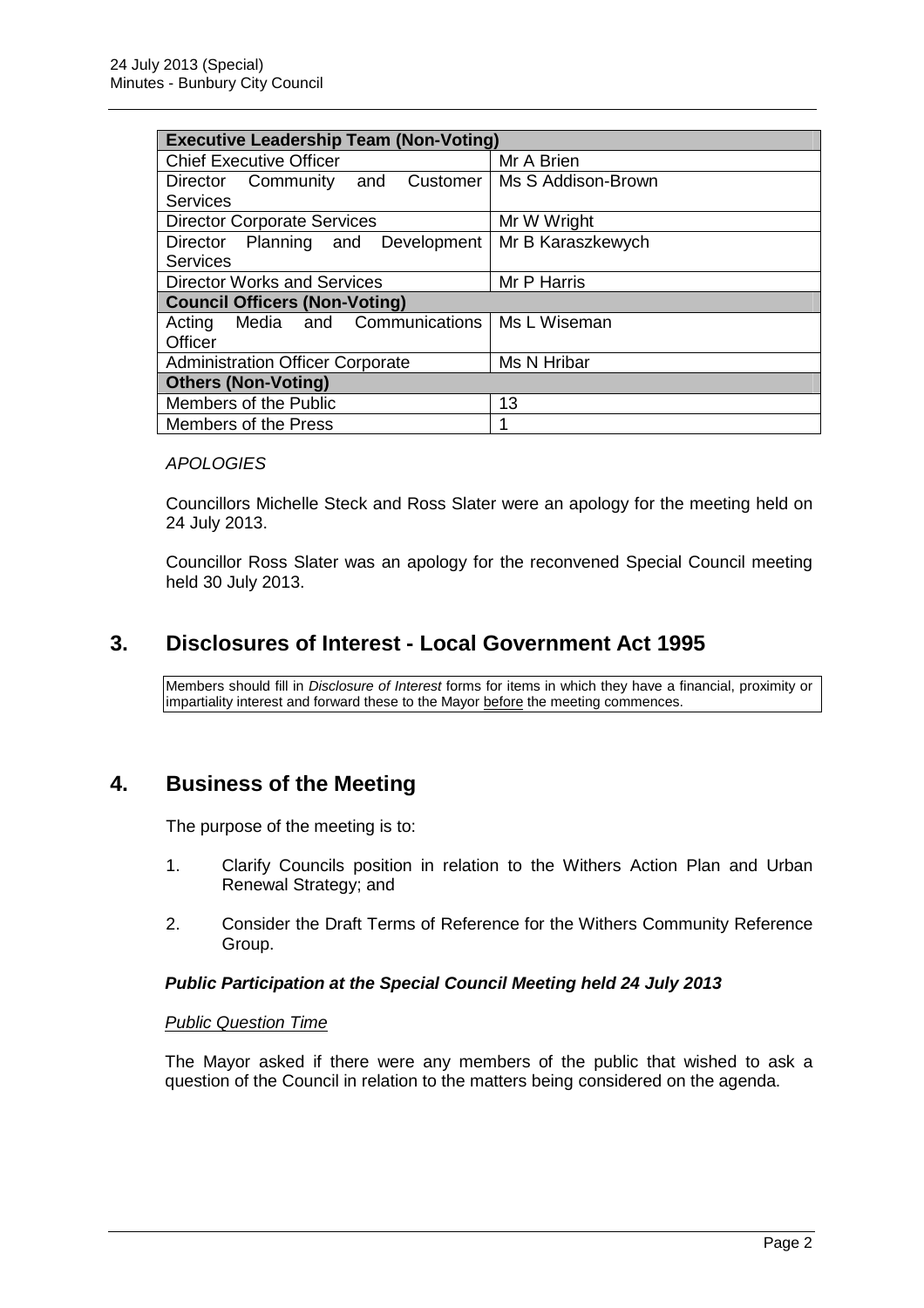#### **Mr Ross Bradshaw, 30 Wilkerson Way Withers**

- Question: What will happen if you amalgamate the Withers Action Plan (WAP) and the Withers Urban Renewal Strategy (WURS) and take the \$300,000 per year off?
- Response: Mayor: Council has adopted a plan with submissions. It did not address the submissions but those submissions would at some stage feed into the report. In the case of the South West Development Commission (SWDC) my understanding is they have adopted the report but I am not sure whether that report incorporates the submissions or not.
- Question: How can you to take the \$300,000 per year off of us and put it into a project that doesn't really exist? Does the WAP still exist or has it gone away?
- Response: CEO: The projects that are contained in the WURS were very closely aligned to the same projects that were identified as priorities of the Withers Action Group (WAG) such as closing of public access ways (PAWs), road connections and those sorts of issues. Where there is consistency those projects will still continue. It wouldn't be a matter of taking the money away and putting it into something that doesn't exist. The priorities that have been identified through the WURS are consistent with what is in the WAP. The same sort of projects will still be undertaken.
- Question: The WURS is that a go or is that still being evolved?
- Response: Mayor: Just need to highlight for you that one of the proposed motions tonight, hasn't been moved yet but if it was to be passed and it is on page 3 for those who may be interested, in particular "that Council note the decision making on implementing the strategy will be made by the project control group following input from the Withers Community Reference Group". What projects are done and how much money should be allocated to those projects will be done in effect without any involvement by Council. We are in effect, purporting to delegate the decision making in relation to what projects are done and how much money is spent to what will effectively be the project control group and there is no Councillor representation on that group and there is no community involvement in that group other than the community reference group itself. It is not on the Committee but it will be making project submissions through the project control group. That is an important element and perhaps I can seek advice from the CEO because effectively it would seem to me by 1(c) Council is delegating the decision as to how the \$1.5M will be spent over a period to the Project Control Group (PCG). I have some doubt in relation to the power of the Council to delegate as to whether we can actually do that. We can't delegate to our own committees, can we delegate to a project control group?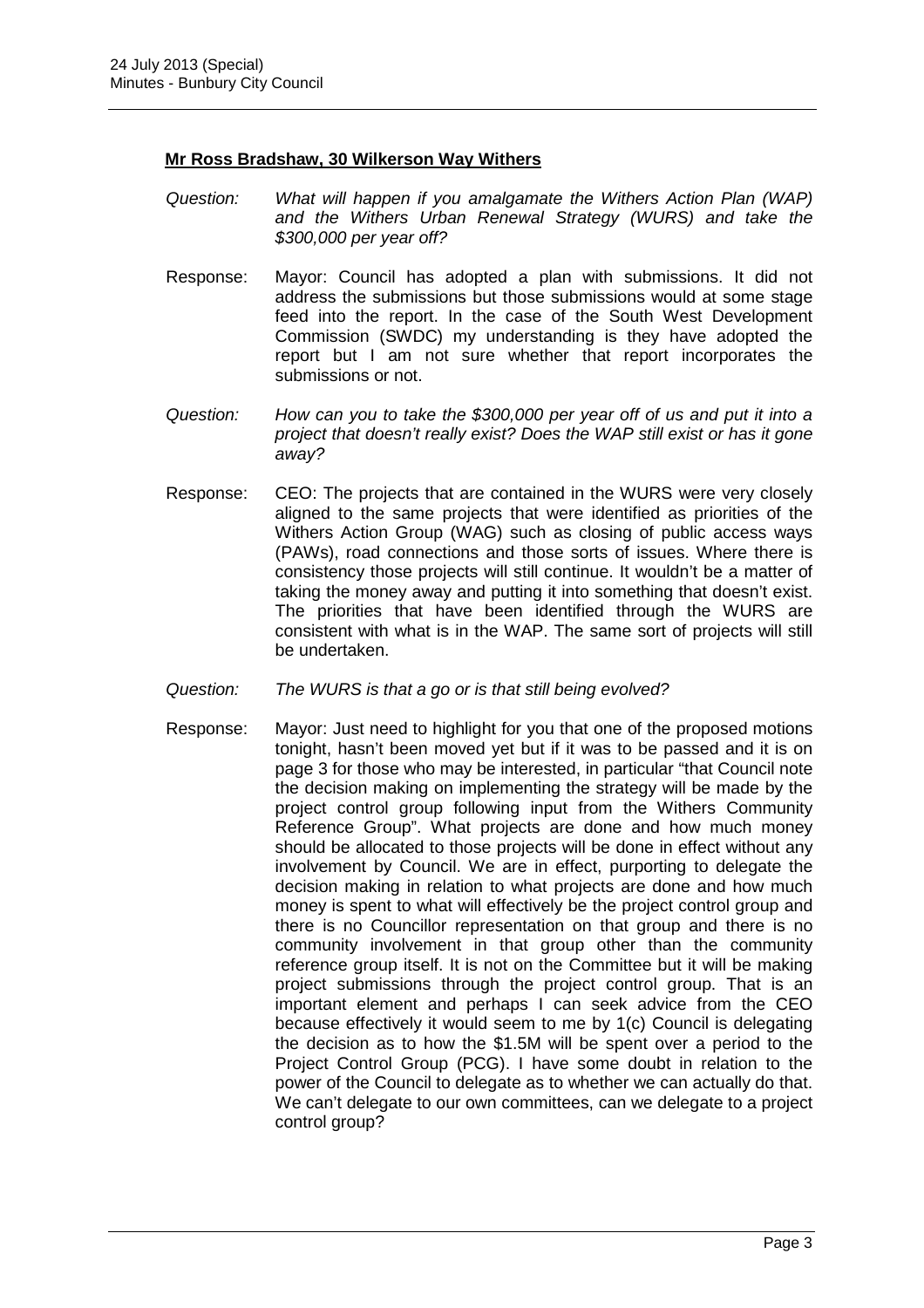#### **Hon. Adele Farina MLC, U4/31 Victoria Street Bunbury**

- Question: My first question is in relation to the expenditure of the WAP funding for the year 2011/12. The City of Bunbury's Capital Works Expenditure Summary for the period ending 30 June 2012 says that the actual YTD expenditure for the WAP 2011/12 was \$227,731. This is not consistent with the CEO's statement of \$192,607 was expended in 2011/12. Clearly both statements cannot be correct. Which raises the community's concern that community and Council are being provided with incorrect information. Which of these amounts is correct?
- Response: CEO: I will go back over all the figures and provide you with a detailed response. We will break down all the costs and ensure that we provide the right figure to you. I accept that the two figures are different. I will find out the reason for it and provide yourself and the Councillors with that information.
- Question: My next question is in regards to the CEO's statement that the total cost of the Hewson Street footpath was \$52,000 and that \$15,000 was carried forward to 2012/13 and the City of Bunbury Capital Works Expenditure Summary for the period ending May 2013 which states the actual expenditure YTD to May 2013 was \$44,467. Clearly both of statements cannot be correct. It also differs from an earlier statement from the CEO. Which of these statements are correct?
- Response: CEO: I don't have all the figures in front of me at the moment. I have said that I will provide you with a response and if you have any other figures I will have to give you the same answer, I do not have that information in front of me at the moment and I will give the undertaking that I will have a formal response back to you tomorrow.
- Question: My third question is in relation to the funding commitment of the \$1.5M provided by SWDC / State Government for the WURS, was there a requirement of the City of Bunbury to match that \$1.5M in order to access the Development Commission's \$1.5M?
- Response: CEO: There is no requirement for Council to match dollar for dollar of the \$1.5M. Certainly some of the priorities that have been identified by the SWDC in the funding agreement was that Council would contribute some of those improvements upfront as well, such as the quick wins or the priority areas of Des Ugle Park. There is an understanding that Council will contribute funds to those as well. In that case some of the particular projects will be matched but it does not have to be dollar for dollar for the whole of the \$1.5M.
- Mayor: How many projects are committed to currently other than the Des Ugle Park? Is the Des Ugle Park to be dollar for dollar?
- Response: CEO: No it doesn't have to be dollar for dollar through the whole expenditure. Our aim was to spend significant money in Des Ugle Park.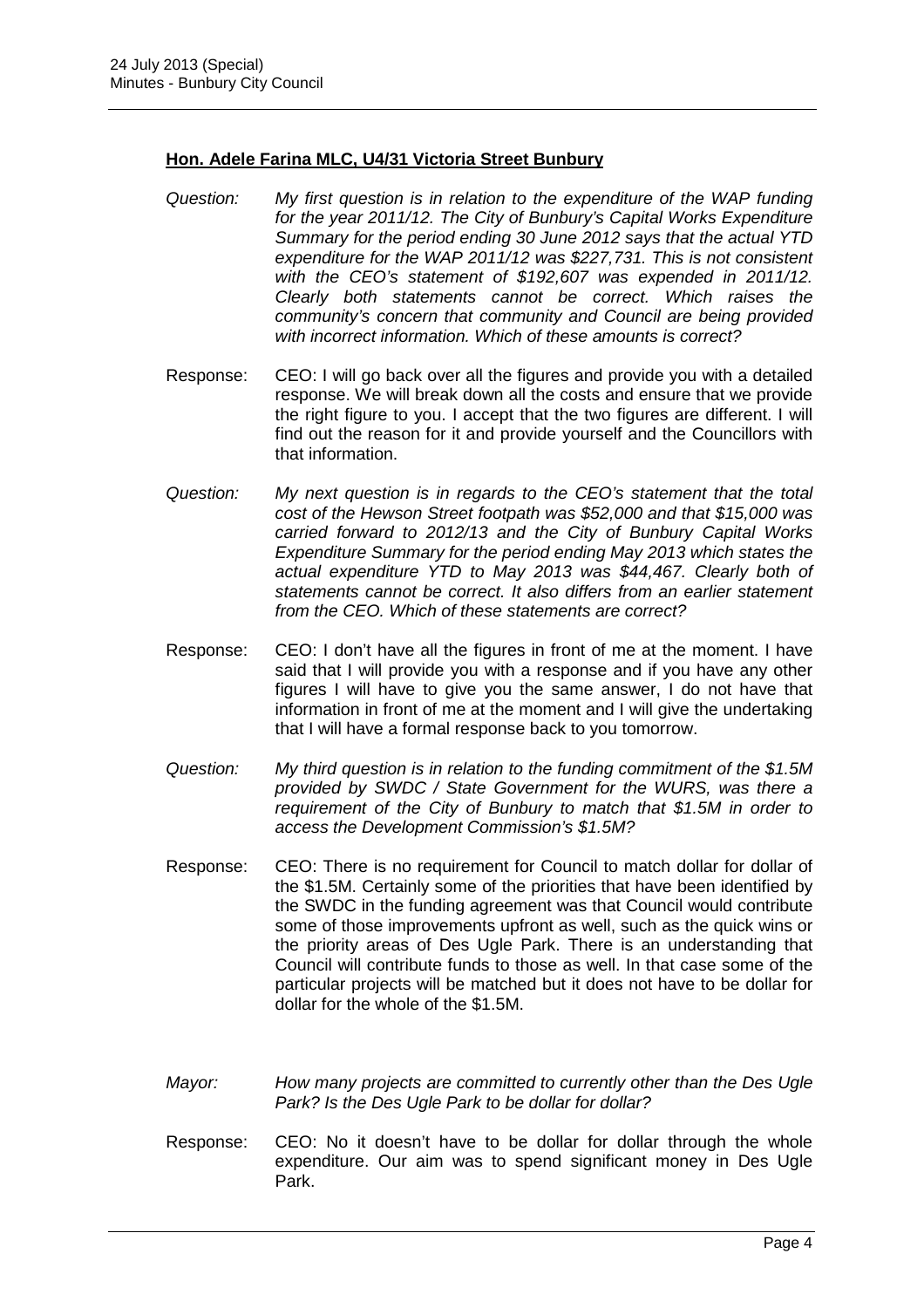- Mayor: The question was, in relation to actual projects to be implemented in the short term, is the Des Ugle Park project the only that is currently committed to or are there other projects that are committed to by both the SWDC/State Government ourselves?
- Response: CEO: The projects that have been identified in the first round or the first component of the funding from the SWDC is the Des Ugle Park, Moriarty Park, Ashrose Reserve, CCTV and some of the Community Safety and Crime Prevention issues. There is some bus stop work and pathways to be considered and the Place Manager to assist with the community development overall. They're the areas that have been identified as the initial priorities from the SWDC that they want Council to work on.
- Mayor: Is the project control group to be the deciding agency in relation to what projects are to be implemented or have all those projects been agreed upon by the SWDC and Council? What kind of money are we talking and over what period?
- Response: CEO: That's the priorities identified by the SWDC and the \$300,000 that they have put into those projects. The conditions that were imposed through the SWDC in providing that amount, was that the work had to commence within nine (9) weeks. Des Ugle Park was the major priority. We have to report back to them on the projects. All the other components of those projects are within Council's budget that Council has yet to adopt so if Council doesn't adopt the priority projects that are in the budget then we will have to go back to SWDC for a review. They are the priorities that have previously been identified.
- Cr Steele: Have we had an email regarding the SWDC priorities? Is that what is on here the primary linkage to the WURS? When did an email come through from them that if we are going to be doing upgrades to certain areas that we are going to be putting money in as well? When did that get decided?
- Response: CEO: There was a briefing that was done by Thor Farnsworth back in May I think it was from memory, where the projects were identified. There was a spreadsheet, which I don't have with me at the moment, which had SWDC funding and Council funding on that one spreadsheet. The figures weren't final at that point in time but it certainly an issue that we've been working through. It was in the Council report back on that date.
- Mayor: Are you saying that it was reported on at a briefing? Has it been to Council for a decision?
- Response: CEO: On the 21<sup>st</sup> May Council meeting the recommendations were adopted in relation to the WURS and as part of that process we identified within that report the table of issues; categories – the primary issues, the secondary issues raised as well as a list of priority projects, project outcomes with a new project budget and Council budget against that.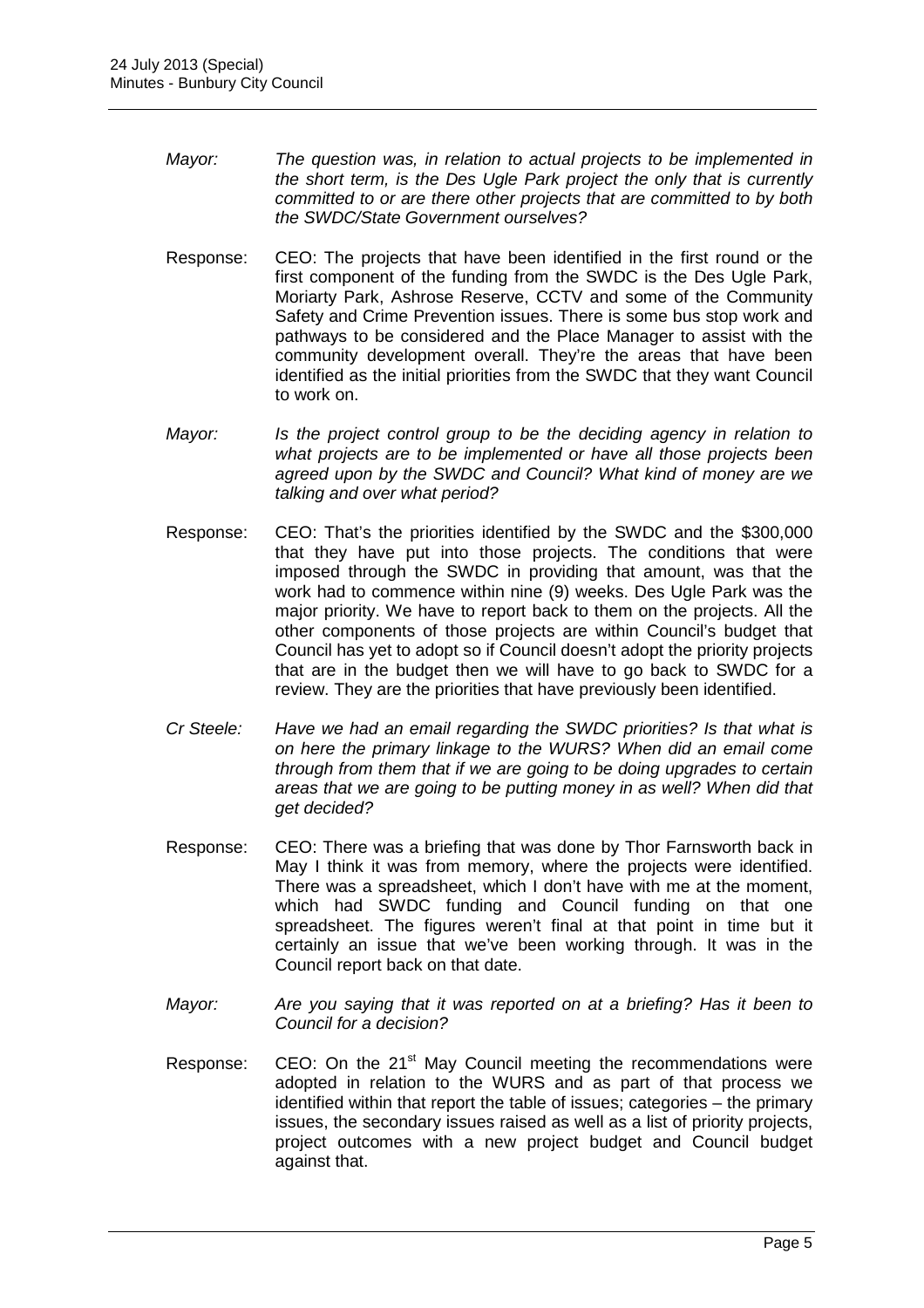#### **Mr Bernard Kemps, 44 Wilkerson Way Withers**

- Question: The agenda was bought to our attention two (2) hours prior to the meeting which then gave us two (2) hours to prepare ourselves and sort out the questions we were going to ask. Do you as Councillors believe that two (2) hours' notice is enough time to prepare?
- Response: Mayor: Special meetings when they're called don't require the normal notice but I agree with you that you only got the agenda two (2) hours before and we recognise the difficulty that creates for you.

#### **Unknown resident of Withers (did not identify himself)**

- Question: Is it correct that the PCG oversee the implementing of Council funds for the projects in Withers?
- Response: CEO: No they don't. The PCG is primarily setup between Council and SWDC. The PCG oversees the implementation of WURS. The report that is before Council tonight recommends that the two (2) reports become one. Basically the same projects appeared in both. They are not responsible for implementing Council's budget, they're responsible for overseeing the progress of the WURS which Council is a party to.
- Question: How can you have people on the PCG that do not live in the area? Why is there no member from WAG on the project control group?
- Response: CEO: The decision in relation to the project control group, the information that comes out of the PCG is at the state planning level, and is between state government and Council. That's Department of Housing, Department of Planning; it's about the high level strategic development and implementation of the WURS. The on the ground improvements and prioritisation of some of the projects is through the Community Reference Group (CRG) of which we do have the community members. It's on the ground out there, which can help drive those priorities and feed that up to the PCG. It's about getting the onthe-ground information through to that group who can then do the planning at the local government / state government level. The decision Council made in adopting that process back in May was based on some advice at the time that the State Government agencies – Police, Department of Housing, Department of Planning, Health and Council are all involved in that group to do the higher level type issue; put the strategies in place and take the input from the community itself through the CRG to help drive that from the bottom up. The two (2) groups will work together on the implementation.

#### **Mrs Lorene Kemps, 44 Wilkerson Way Withers**

Question: What you are here tonight for, is that to keep spending the \$300,000 per year as promised over the five years or are you going to take that away and we are not going to have any money spent on us?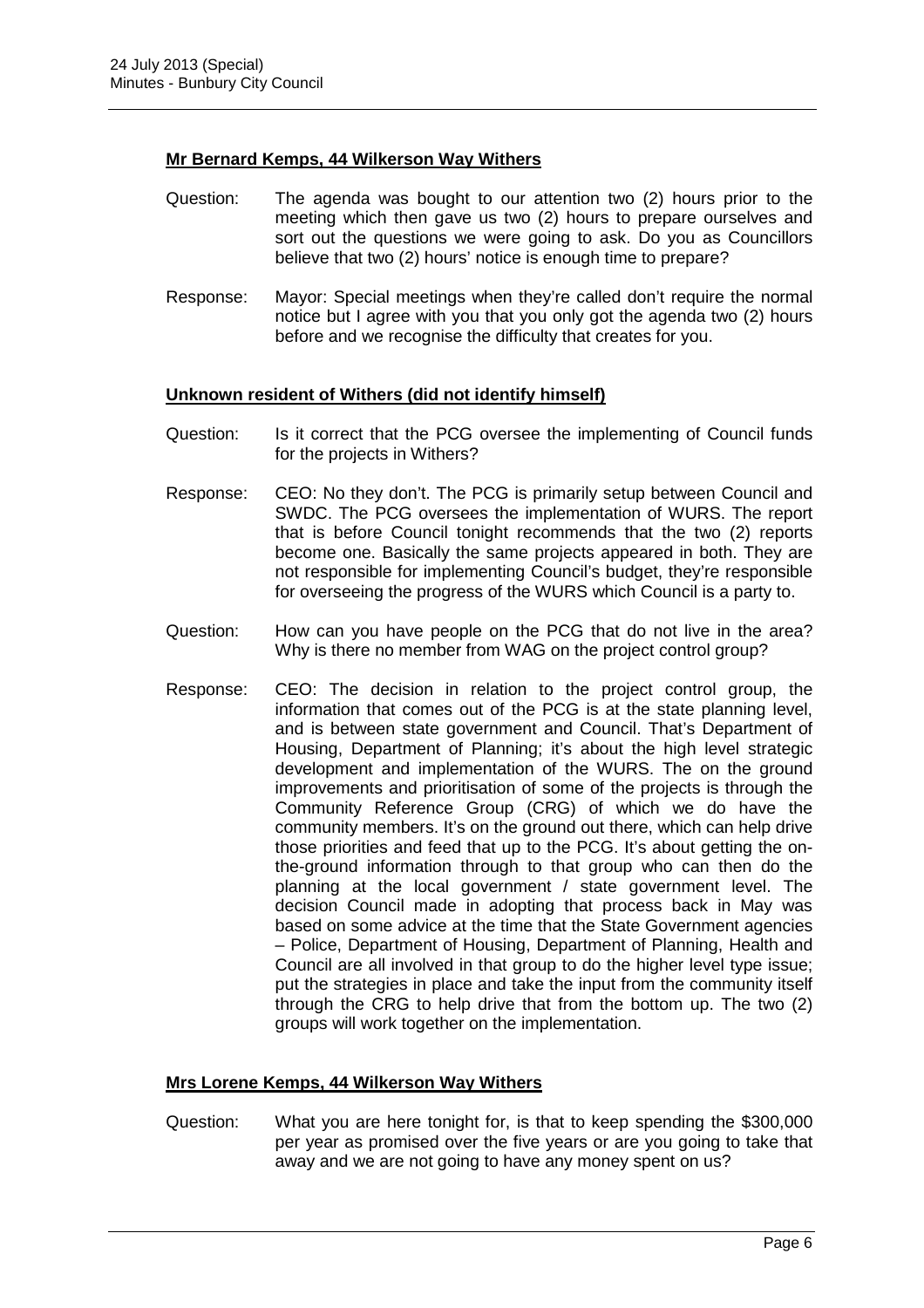- Response: Mayor: I think that is what the crux of the meeting is tonight. To determine whether the old plan and the commitment of funds is to be incorporated into the new Urban Renewal or whether it stays as a separate project of Council and the funds stay as they were originally approved.
- Question: When will the thirty three (33) items from the WAP and the WURS be completed? Currently it says 2016.
- Response: Mayor: That will be a decision for the PCG and the State Government as well which will be involved in that decision making.
- Question: The number one thing that everyone in Withers has been asking for is the laneways to be closed. It is always at the top of the list of priorities. Why has the Council not done anything about closing the laneways? Could the Council please do something as a priority?
- Response: CEO: The issue of the laneways is one that is being considered at the moment through the PCG. One of the issues that we have is that the laneways were originally created to provide pedestrian access through the suburb. That creates its own series of issues. Closing off some laneways without opening some other thoroughfares may create some additional problems. The Department of Planning, Department of Housing, Council and the SWDC are currently looking at the best way to do that. We've identified funding subject to the adoption of Council's budget but also other funding from SWDC to look at some of the roads in year one which is the current financial year 2013/14, which will also include lighting in the laneways and will include potentially closing some of those laneways and opening up the roadways between some of the parks areas. We are looking at that at the moment but it has to go through the planning process before we can do some of those issues and then it will have to go back subject to Council's budget as well which is next week.

#### **Mr Glen Willetts, 40 Wilkerson Way Withers**

- Question: Surely the 270 submissions to the WURS which you have adopted showing alternative road and laneways closure would assist in the closure of the roads and laneways?
- Response: CEO: The priorities that have come through and whilst the public or the community want sometimes don't necessarily align with Planning and every other outcome so we have to make sure it is all done. We have taken on board all the comments, especially the submissions that were provided and that is incorporated into the longer term planning that we have undertaking at the moment to make sure that we don't create other issues as I have mentioned before. We have taken on board the priorities and have been forwarded to the PCG recently.
- Question: So the actual submission that was put in is being seriously looked at?

Response: CEO: Yes it is.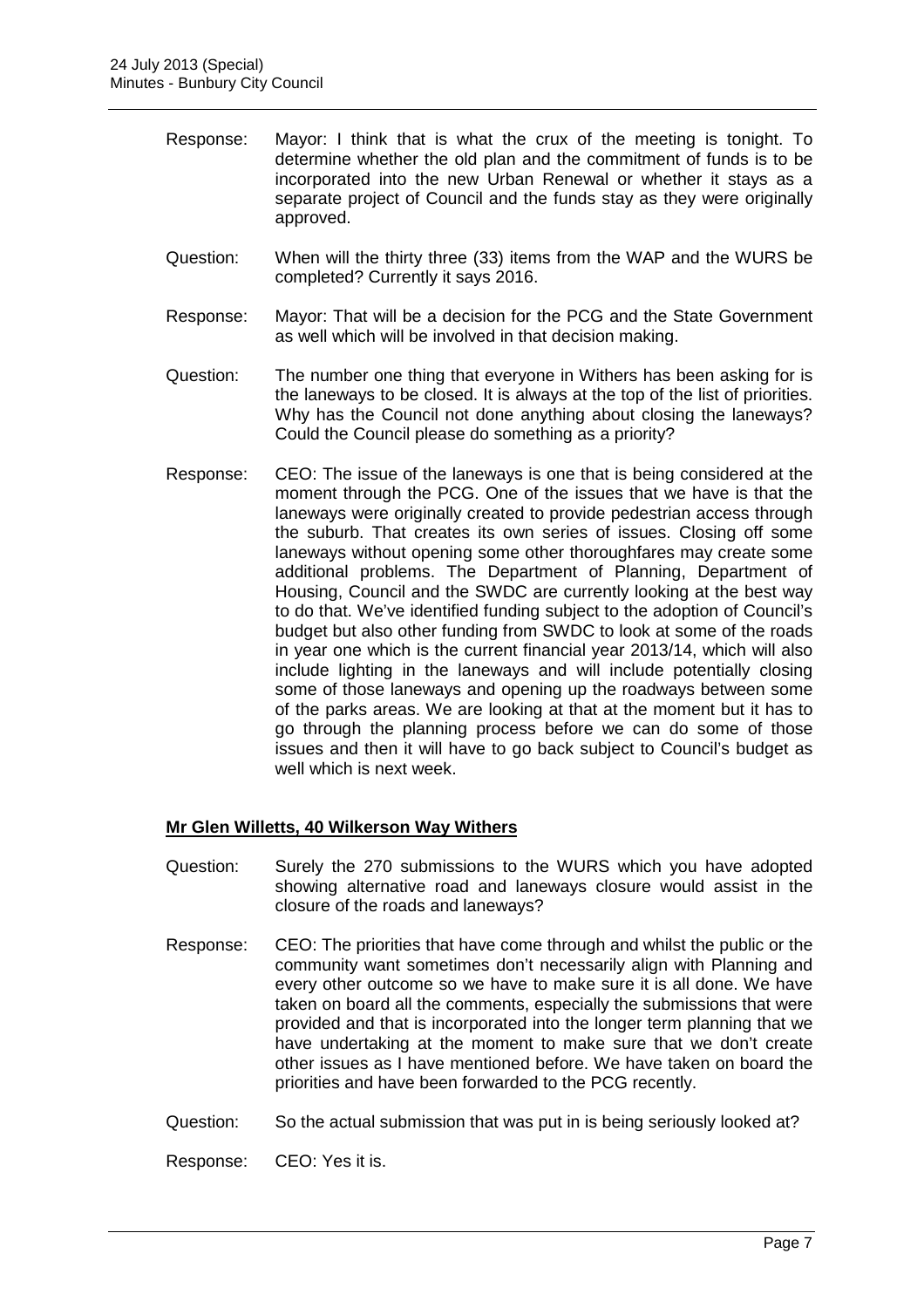#### Addresses to the Council

The Mayor invited members of the public present to make an address to the Council in regards to the matters listed on the agenda.

**Hon. Adele Farina MLC, U4/31 Victoria Street Bunbury** addressed the Council and the following is a summary of her statement: I urge Council to consider deferring the meeting and seek legal advice. The agenda paper was not available until 3.55pm and therefore did not provide the community with enough time to consider the information contained in the agenda item. The agenda paper does not deal with any of issues that I have raised in the media over the recent weeks and I am disappointed that the CEO has not come to this meeting prepared. The funding for the list of projects for 2012/13 included \$221,460 for the Withers Library extension and refurbishment, \$44,460 for the Hewson Way footpath. A substantial amount of the funding was met in 2011/12 and only \$15,000 was in 2012/13. The WAG have not been able to get an itemised list of projects completed in 2011/12. There is a big difference between the statements that have been made and the figures shown in the Capital Works Summaries. The community need clarification of what was funded in 2011/12 and what was not. Council decision (128/11) has not been implemented. I would like to ask the Councillors to remember Council decision 128/11, remember the commitment made to the Withers community.

**Mr Glen Willets, 40 Wilkerson Way Withers** addressed the Council and the following is a summary of his statement: how can the community believe that the WAP and the WURS will be amalgamated? How do we assume that the WAP won't be lost in the amalgamation of the two? Currently there is no funding commitment for the WURS from the State Government. The only commitment has been to the \$1.5M and the \$300,000. WAG came to Council to endorse a WURS worried that the WAP will cease to exist and believed that the unspent funds will roll over from one year to the next. We would like to see the unspent funds from 2011/12 and 2012/13 be rolled into 2013/14. The community feels as if they have been wronged and request an apology for the funds not being expended correctly. How do you see this going forward? The WAG held eight (8) community meetings to lock in the WAP. The WURS was for all the big ticket items that the Council couldn't fund i.e. underground power, land rationalisation. Council gave a commitment that the submissions would be included into the WURS but how do we know this has occurred? Information on the projects has not been forthcoming. The PCG responsible for funding allocations may be at odds with priorities of the WAP. I have a list of all the projects still to be implemented. It seems to us that the items in the WAP will not be funded via the WURS.

**Mr Bernard Kemps, 44 Wilkerson Way Withers** addressed the Council and the following is a summary of his statement: the Council are the representatives for the community. It is their responsibility to present relevant and factual information. It is also their responsibility to consult with the community.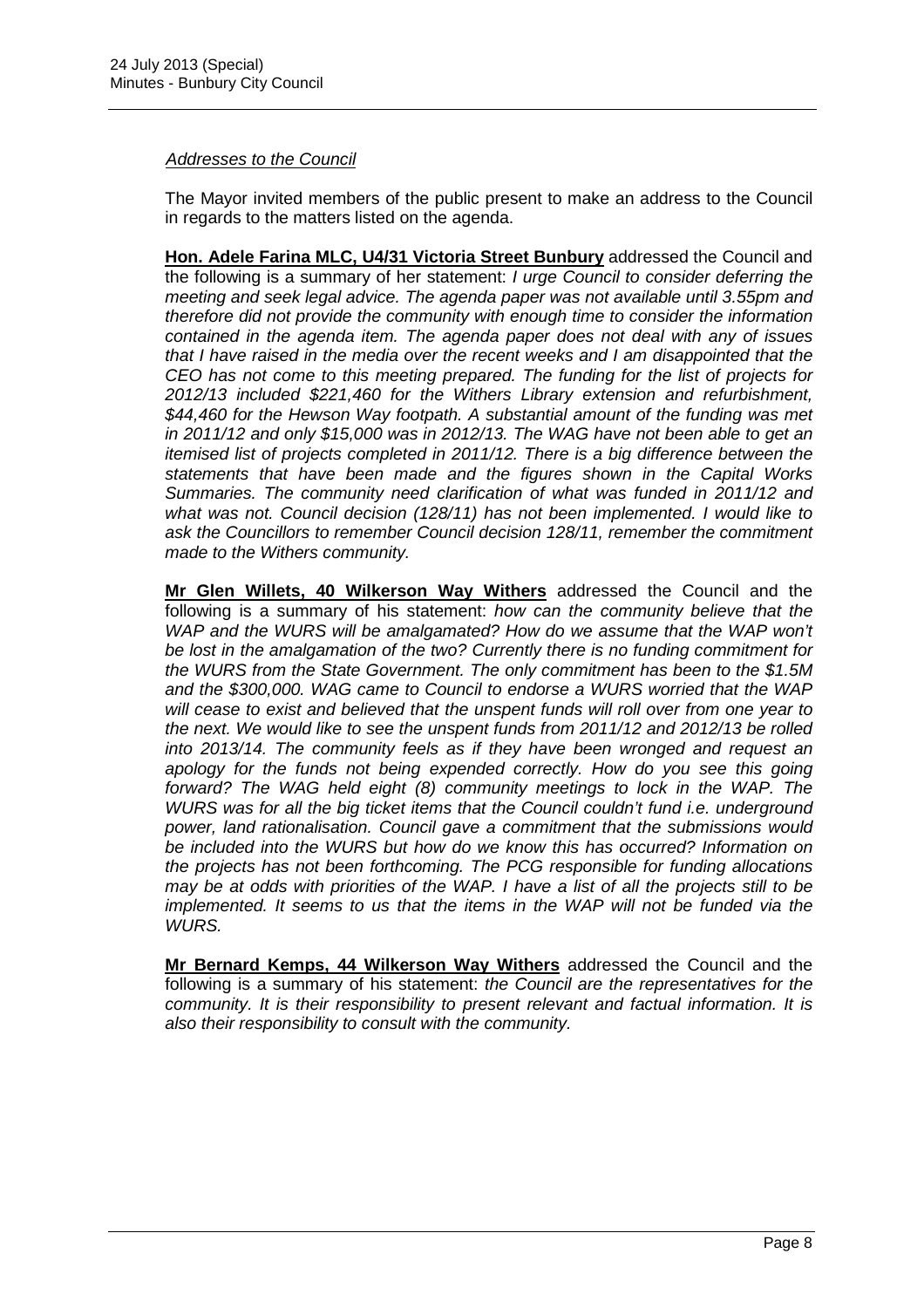#### **4.1 Position on Withers Action Plan and Withers Urban Renewal Strategy**

| Applicant/Proponent:   Internal |                                       |
|---------------------------------|---------------------------------------|
| Author:                         | Andrew Brien, Chief Executive Officer |
| <b>Executive:</b>               | Andrew Brien, Chief Executive officer |
| <b>Attachments:</b>             | Appendix 1 - Schedule 1               |

#### **Summary**

In recent years, the Council adopted a number of strategies and reports in relation to the Withers community.

Whilst the majority of reports, strategies and recommendations have been consistent there are a few areas of overlap where inconsistency is apparent and needs to be addressed by Council. In recent months, there has been increasing criticism surrounding the implementation of the Withers Action Plan, in particular the level of funding that has applied to the priority areas identified.

This report provides an outline of the 33 priority areas agreed to by the community, including the Withers Action Group in 2011, the current status of each and a proposed recommendation in relation to moving forward.

#### **Executive Recommendation**

That Council:

- 1. Note and accept the report;
- 2. Ensures the Withers Action Plan (WAP) priorities will be appropriately incorporated into the Withers Urban Renewal Strategy (WURS) accordingly superseding the WAP, in consultation with the Withers Community Reference **Group**
- 3. Adopt the recommendations as outlined in Schedule One to this report.

#### **Alternative Executive Recommendation**

That Council:

- 1. Note and accept the report;
- 2(a) Ensures the Withers Action Plan (WAP) priorities will be appropriately incorporated into the Withers Urban Renewal Strategy (WURS) accordingly superseding the WAP, in consultation with the Withers Community Reference **Group**
- (b) Reiterates its commitment to fund the program to the level previously agreed (\$1.5M over 5 years) by means of "catch up" amounts in the 2013/14, 2014/15 and 2015/16 financial years.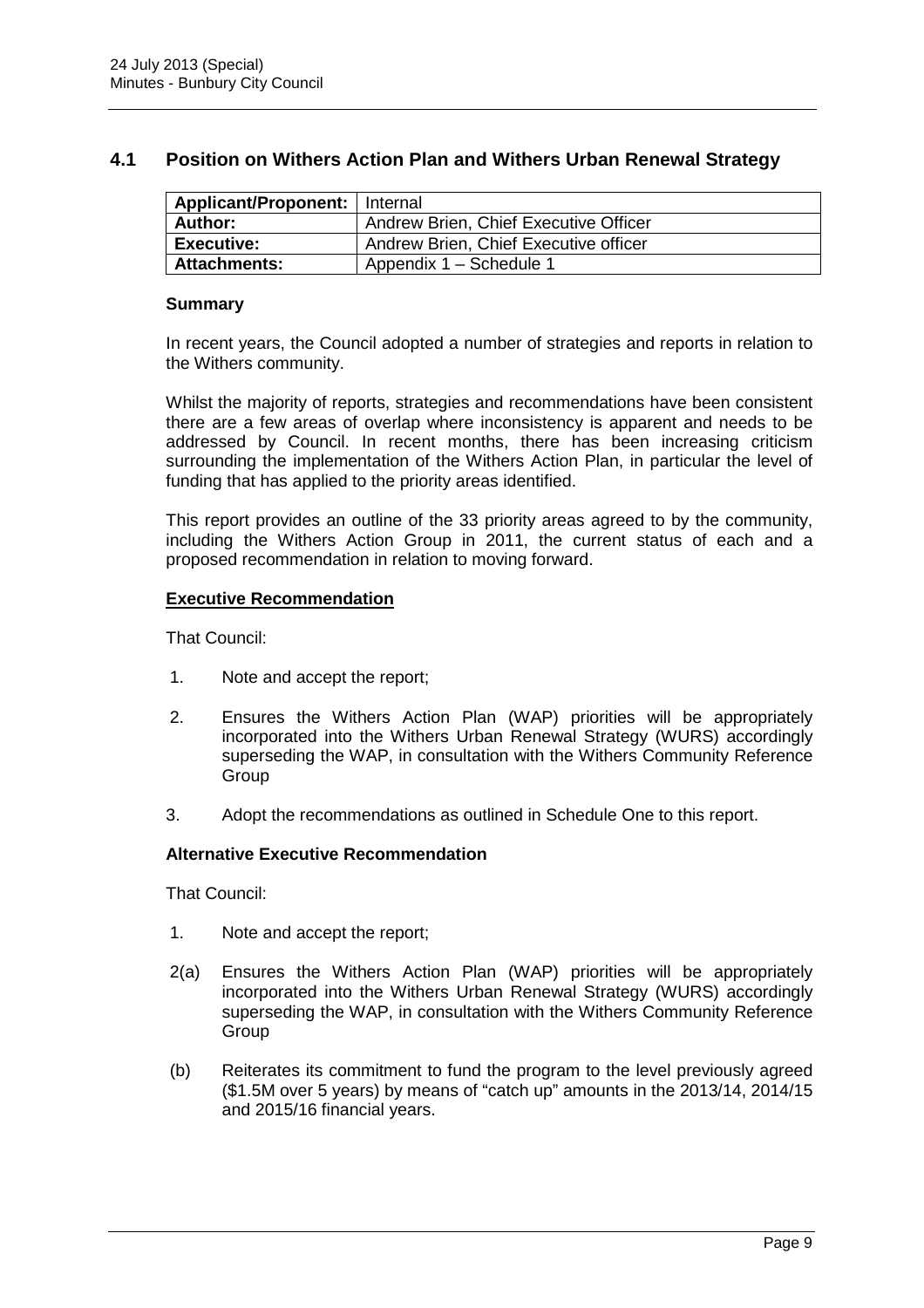- (c) Note that the decision making on implementing the Strategy will be made by the Project Control Group, following input from the Withers Community Reference Group.
- 3. Adopt the recommendations as outlined in Schedule One to this report.

#### **Background**

In 2010/11 the Withers Action Group (WAG) commenced a process of identification of issues they felt needed to be addressed to combat anti-social behaviour and to improve the overall appearance of the suburb.

Council was asked to assist in the process of the development of the Withers Action Plan which was subsequently adopted by Council, as the way forward. To assist in the implementation of the Withers Action Plan (WAP) strategies Council resolved, as part of the 2011/12 budget, to commit \$300,000 per annum to commence work on the agreed priority areas. This funding was to be above and beyond what was planned for Withers over the five year implementation period.

The WAG, represented by Mr Willetts, lobbied the State Government to try and obtain additional funding to assist in the implementation of the WAP strategies. The State Government through the South West Development Commission (SWDC) identified an opportunity to take a whole of government approach to the project and in conjunction with the City of Bunbury engaged consultants to draft the Withers Urban Renewal Strategy (WURS).

The WURS was jointly funded by the SWDC and the City and costs were in the order of \$160,000 of which each party was to contribute up to \$80,000. Council endorsed the development of the WURS with a restriction on the funding that it was not to come out of the \$300,000 allocated to the implementation of the WAP. Funding was identified within the Planning and Development Services budget and the WURS process commenced.

Given the whole of government approach being undertaken it was considered appropriate to defer some of the research and design work in relation to the closure of laneways, and extensions of roads to ensure that there was no duplication of efforts or costs.

The following table provides an overview of the prioritised areas (as agreed by the Withers community in 2011).

| <b>Priority</b> | <i><b>Issue</b></i>                                                                                                                                                                              |
|-----------------|--------------------------------------------------------------------------------------------------------------------------------------------------------------------------------------------------|
|                 | Get rid of laneways                                                                                                                                                                              |
| $\mathcal{P}$   | More pathways/repairs to pathways (pathways/walkway plan)                                                                                                                                        |
| 3               | Des Ugle park Upgrade - public lock up toilets, install BBQ, shade sail over<br>playground, accessible power for community groups, lighting, bollards to<br>replace untidy post and rail fencing |
| 4               | Ease of access stop dead (connectivity)                                                                                                                                                          |
| 5               | Whole area needs improvement, currently run down. Make at least one<br>park attractive to use for events                                                                                         |
| 6               | Lighting required in and near the park - Des Ugle                                                                                                                                                |
|                 | Redesign Hester Plan reserve                                                                                                                                                                     |
| 8               | Skate park: Ideas include (develop Lions Park) near Lions Park (shaded).<br>Playground, BBQ, Lighting, CCTV, hold functions, skate park at PCYC and                                              |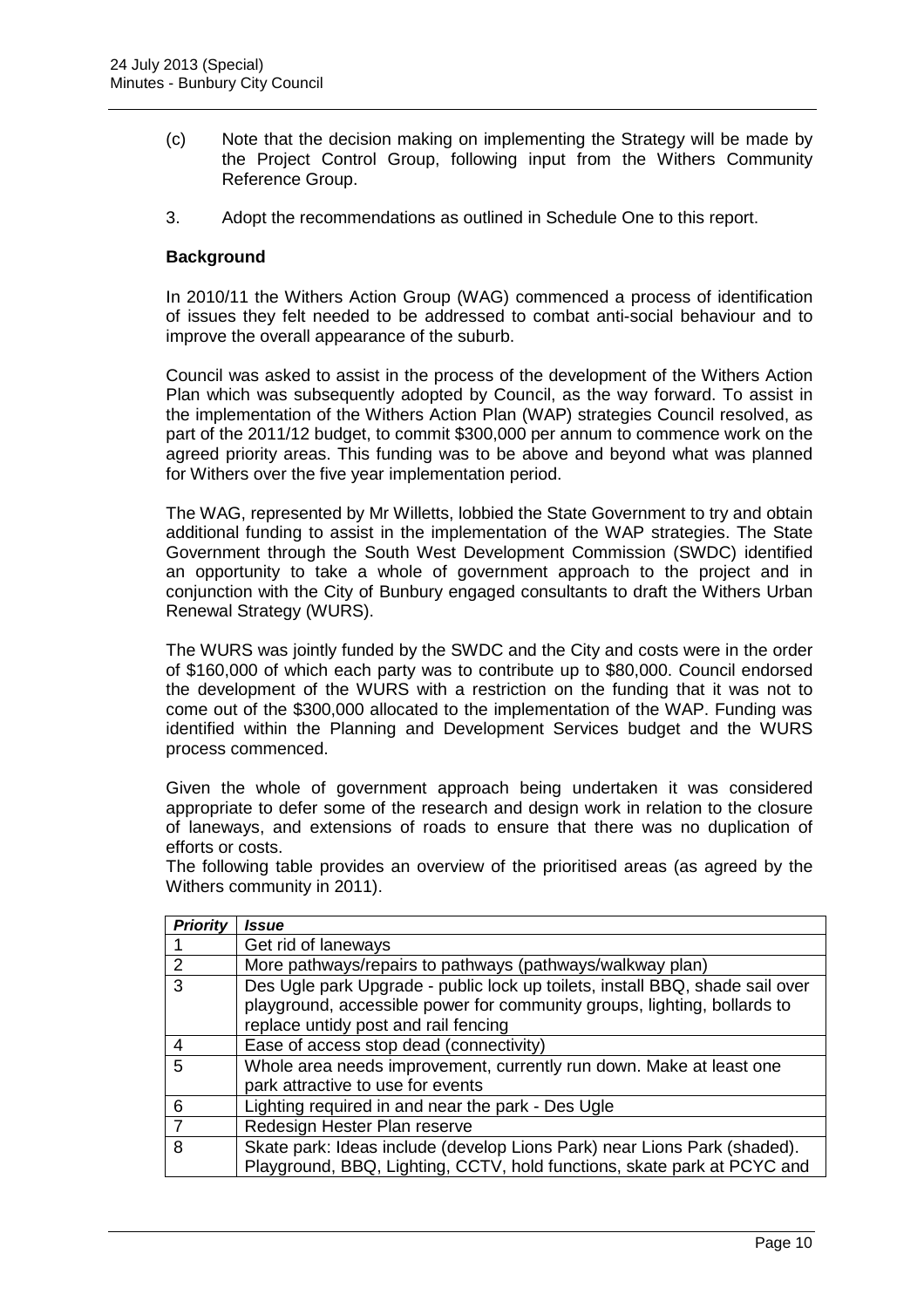| <b>Priority</b> | <b>Issue</b>                                                                    |
|-----------------|---------------------------------------------------------------------------------|
|                 | a Maze, youth skate parks (monitored), get youth involved in design and         |
|                 | skate park between PCYC and road - PCYC - Police to maintain and                |
|                 | supervise                                                                       |
| 9               | Traffic calming devices install in Jacaranda Crescent opposite Moriarty park    |
| 10              | Mow and tidy verges and parks                                                   |
| 11              | More attention to maintenance - water more                                      |
| 12              | Improve parks to make like Big Swamp - e.g CCTV, lighting etc                   |
| 13              | Crossing required at Hudson Road to shops and Knight Street to high<br>school   |
| 14              | Road speed design, assessment and signage                                       |
| 15              | Appearance - underground power, develop parks, new housing to change<br>culture |
| 16              | Senior citizens near library - Senior Citizens club                             |
| 17              | No stop signs and white lines on side roads to Parade Road (bad at night)       |
| 18              | Beautify bushland - homeless living there (Knight St - Hudson Road)             |
| 19              | Have more community /Council meetings - consultation                            |
| 20              | More after school "stuff "for kids                                              |
| 21              | Do not want traffic lights at the intersection of Parade Road and               |
|                 | <b>Washington Avenue</b>                                                        |
| 22              | Councillors - support outcomes of workshops                                     |
| 23              | Cleaning up (rubbish) of Bunbury (not just Withers)                             |
| 24              | Councillors - Council requires ideas from the community.                        |
|                 | Acknowledgement of what Council does provide                                    |
| 25              | Public Art Works on parade Road are dangerous and obstruct view                 |
| 26              | Firebreaks on reserves with houses nearby                                       |
| 27              | Name change from Withers e.g to Maidens Reserve                                 |
| 28              | Community Garden to be developed within a park                                  |
| 29              | Replace unsuitable, culturally inappropriate art in Des Ugle park with new      |
|                 | indigenous art works                                                            |
| 30              | Another meeting to be held to fully address ideas brought up in the             |
|                 | workshops                                                                       |
| 31              | Accident black spot on Ocean Drive - Ashmore - make Minnimup Rd out             |
|                 | right through (2 houses) extend onto Ashmore Drive, traffic control             |
|                 | measures                                                                        |
| 32              | Maze installed (graffiti program)                                               |
| $\overline{33}$ | Too many trees cut down.                                                        |

It has been identified that several of the above priority areas overlap with each other. There are also a number of distinct variances between them. The subsequent development of the WURS has identified all of the same issues. Given the higher level emphasis of many of the projects it is considered appropriate that there ought to be only one strategy to progress. Whilst this may not be considered appropriate by some, in order to gain the most benefit in terms of leveraged funding, it is considered the better option. This does not mean that any of the projects are lost, in fact the opposite is true with many actually brought forward and the scope increased.

In order to progress this, there is a need for the Council to reconsider previous decisions in relation to both the WAP and the WURS to ensure that a clear direction is provided for all future decision making.

The table **attached** at Appendix 1 (titled Schedule 1) provides a high level overview of the proposed linkages between the two documents.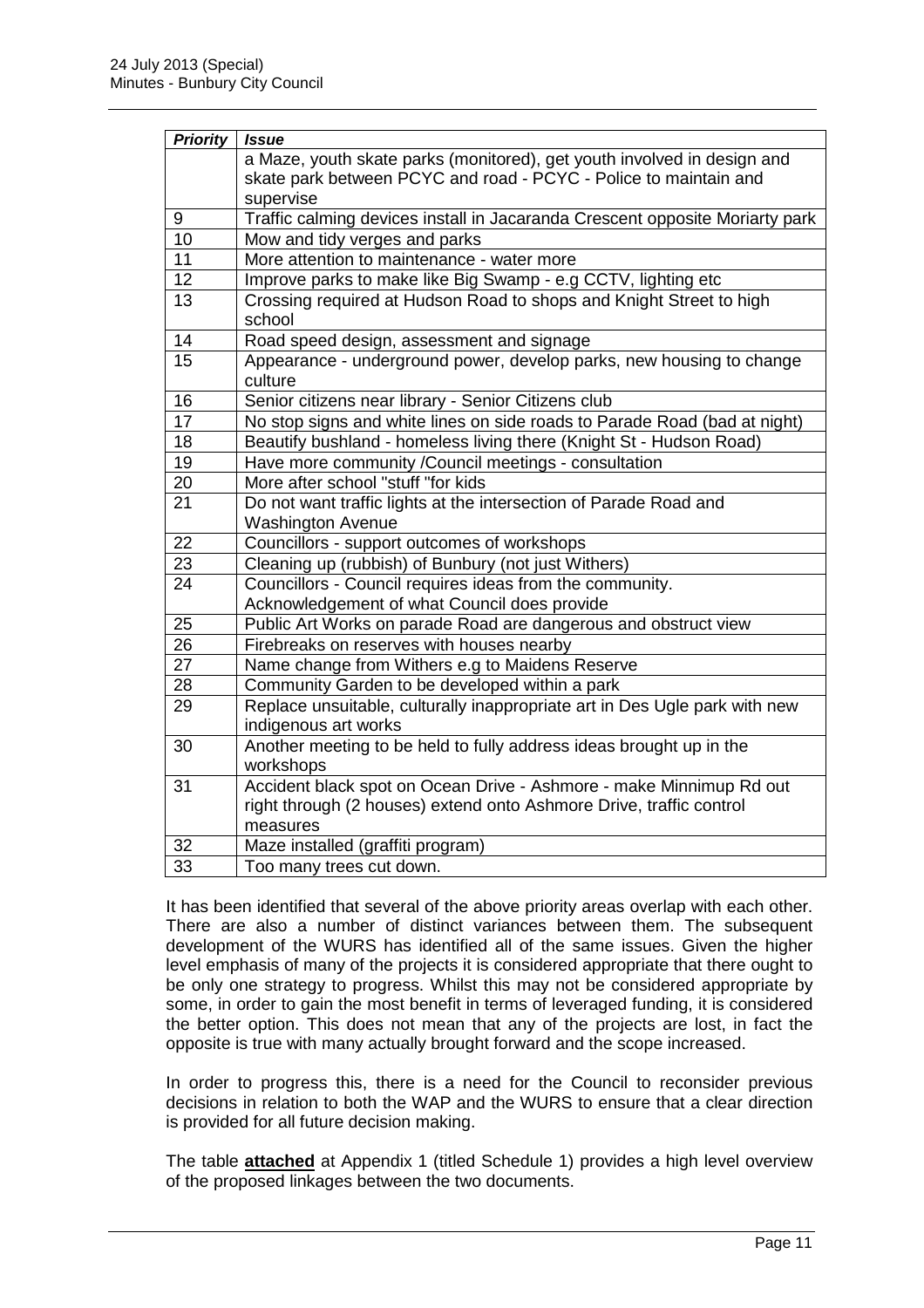#### **Officer Report**

As has been identified in the background to the report, there has been a long history with the projects and associated outcomes contained within the Withers Action Plan. The various levels of involvement from community, staff and elected officials at various levels has meant that there is a different level of understanding of what was expected and the timeframes for the delivery.

This was further complicated through the development of the Withers Urban Renewal Strategy during which time it was identified that some projects contained in the Withers Action Plan would be deferred pending the outcomes. This decision came as a result of the first rounds of consultation with the community where it was identified that some of the projects contained in the WAP were not supported by all of the community.

It has always been the position that the Withers Action Plan would be considered as an **informing strategy** for the Withers Urban Renewal Strategy (where consistent) to assist in leveraging funding.

The issues that have been raised in recent times in relation to the expenditure of funds has been questioned and information has been provided previously in various forms and to whoever has requested it. The key issue in relation to this is, whether or not the full \$300,000 has been expended in each of the two years, and if not, has the funding been carried forward. The other issue is why the Withers Library was included in the funding when it had not been included as part of the Withers Action Plan.

The funding for the Withers Action Plan was intended to be money above and beyond what was already programed for the Withers area. As with all Council funding, there are two components that need to be considered. The first of these is operating and the second is capital. In relation to operational expenditure this is currently not recorded to a level that allows for specific capture to identify what is standard and what is additional. The Withers Action Plan identified the need for additional maintenance especially in relation to parks and reserves.

The Council resolved to utilise the services of Activ Maintenance to undertake some of this work and was done so on an initial trial in the Withers area. This has been the subject of previous Council reports and has been an ongoing activity since that time. Other maintenance across the suburb has not been costed as additional or base (ie what is normally expected and undertaken). The second aspect relates to capital works. This is much easier to account for and has been reported previously.

What has caused some confusion is as to what constitutes normal work and what is additional. Of most controversy was the allocation of some of the funding to the expansion of the Withers Library. The Council had previously allocated funding for the upgrade of the Library to bring the toilets inside the building and a general upgrade. As a project identified in the Withers Action Plan was to develop a Senior Citizens Club and additional community meeting space on the site adjacent to the Library.

It was identified that this could not be funded by Council in the medium term and, as such as decision was made to investigate the additional expansion of the Library to cater for the short to medium term through the creation of additional community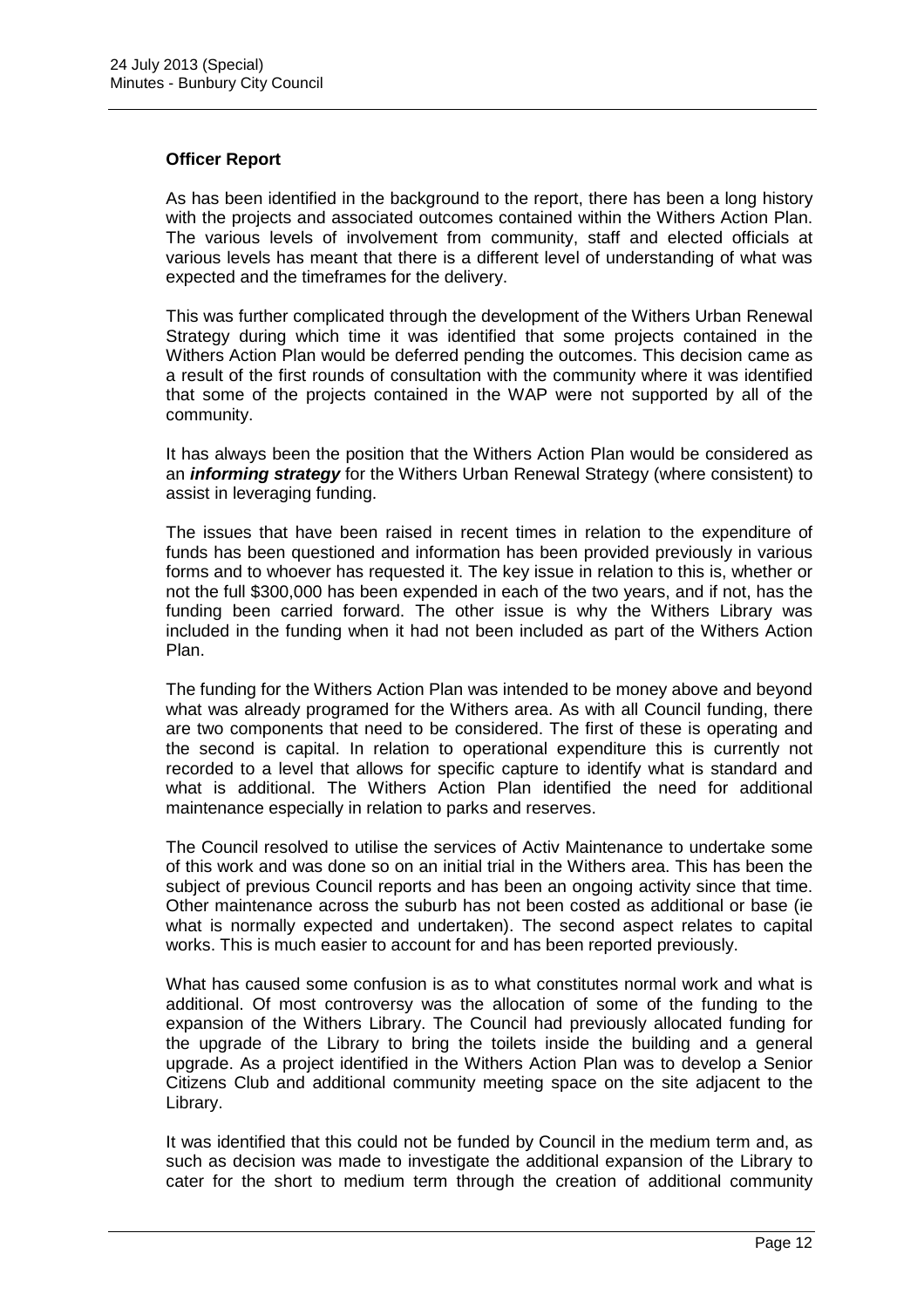space and upgrading of the information technology at the Library to address some of the issues in the Withers Action Plan. This resulted in an approximate additional \$100,000 which was considered appropriate to allocate to the Withers Action Plan funding.

As has been stated, the question about what is in addition to normal projects needs to be answered. Every project that has been identified in the Withers Action Plan and the Withers Urban Renewal Strategy are almost all normal projects for the City. This includes footpath upgrades, new and upgraded roads, upgrades to parks and closure of laneways etc.

The overall effect of the Withers Action Plan and Withers Urban Renewal Strategy is that Council is prioritising projects in the Withers area and pushing out other projects across the City. Previously in the 5 year plan there were not specific allocations of funding into specific areas of the City with the exception of roads and drainage works. Some of the projects which have now been included in the Withers Action Plan for the next five years were previously not identified during that period, however, they have now come forward to continue to meet the intent of the Withers Urban Renewal Strategy. This has meant that some of the projects in other areas of the City have been deferred to future years and are shown in the draft long term finance plan.

Based on all of the above it is recommended that Council clearly define what their expectation is moving forward in relation to the future intent of the Withers Action Plan.

#### **Risk Issues**

There are a number of risks associated with the proposal and each of these is considered below:

**Withers Community** – The Withers community, including the Withers Action Group may see this decision as undermining what they set out to achieve and in particular the positive impact that they have had in gaining funding for the implementation of the WAP.

This needs to be addressed through the inclusion of the funding in both the budget and long term finance plan focused on the implementation of the projects defined in the WURS which were aligned to the WAP. The Community Reference Group will also need to be fully engaged in the quick wins through the Withers Place Manager.

**Political** – There is the potential that this decision could be seen as reneging on a previous decision in relation to the funding for the implementation of the WAP. In order to mitigate this there is a need to clearly show how the future projects and funding is aligned to the original WAP and associated projects/priorities. In addition there is a need for both localised and strategy reporting arrangements.

The localised reporting will be managed through the Community Reference Group which will incorporate members of the Withers Action Group. This will ensure accountability in terms of reporting at the local level. The higher level of reporting against the strategic outcomes will be effectively managed through the reporting to the Council and SWDC Board on outcomes. Given the increased level of focus from State representatives there is also a need to provide a briefing on the project and proposed way forward.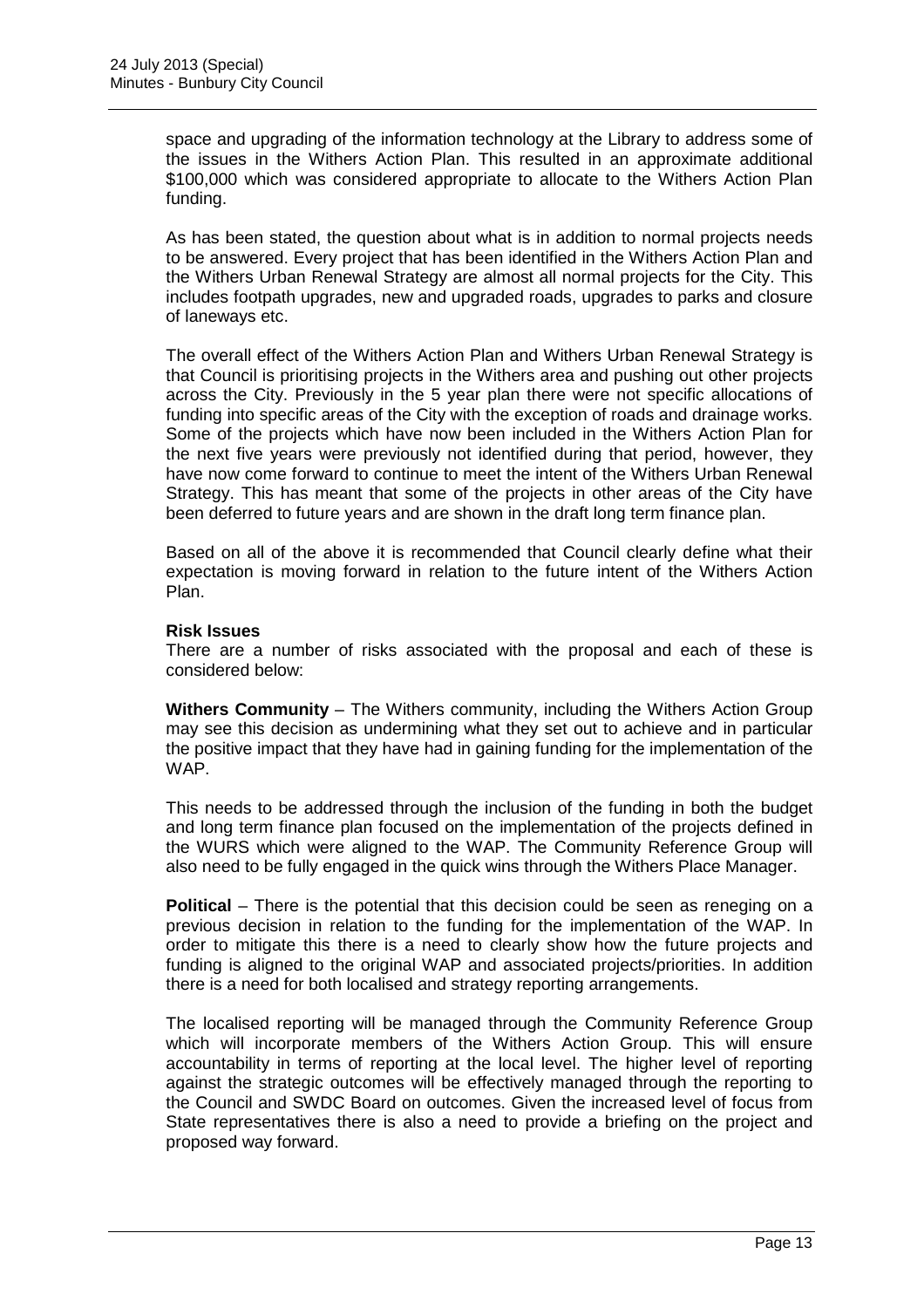**Operational** – As with all projects there are a number of operational risks associated including delays to design and public consultation processes associated with the various components. Also, as many of the components are outside of the control of Council, the Council becomes only a small part of the overall process and timeframes then fall outside of the control of Council.

There has already been a significant amount of design work completed for road connectivity and quotes are being sought parks equipment and toilet blocks etc. In some cases these costs will exceed the tender thresholds and this also may cause additional delays, however wherever possible pre-qualified suppliers will be used to reduce the requirement to go to tender.

**Financial** – At present there is funding allocated in both the 2013/14 budget and also in the Long Term Finance Plan for works within Withers. Whilst some of this is not specifically allocated to projects within the Withers Action Plan or Withers Urban Renewal Strategy, it is work which is consistent with the general direction outlined in both. All projects which are considered consistent with both of the original documents have been included in the newly developed reporting framework for the Withers Projects Report.

#### **Discussion points**

In order to get the Withers project back on track from a community perspective there are a number of fundamental issues that need to be resolved by Council, these being:

- 1. Clear direction and understanding of:
	- a) The variances between the Withers Action Plan and the Withers Urban Renewal Strategy;
	- b) Which priority areas from the Withers Action Plan have been finalised or sufficiently addressed in the Withers Urban Renewal Strategy;
	- c) How any outstanding matters are to be addressed;
- 2. Agreement that the Withers Urban Renewal Strategy is the key document moving forward as there is funding attached to it from a State perspective and Council is able to leverage funding from this arrangement ;
- 3. An agreed position to take back to the Withers community in relation to all of the issues above.

#### **Outcome – Special Council Meeting 24/30 July 2013**

Prior to the reconvening of the Special Council meeting an alternate Executive recommendation was circulated and tabled at the meeting. The alternate recommendation reads as follows:

"That:

- 1. Council note the Report in relation to the Withers Action Plan and Withers Urban Renewal Strategy;
- 2. Council resolves to treat the Withers Action Plan and Withers Urban Renewal Strategy as two (2) separate strategies, noting that there will be some overlaps between the two (2);
- 3. Council note the list of revised priorities provided by the Withers Action Group as the new focus areas for the implementation of the WAP; and
- 4. The Withers Action Group be advised of Council's decision."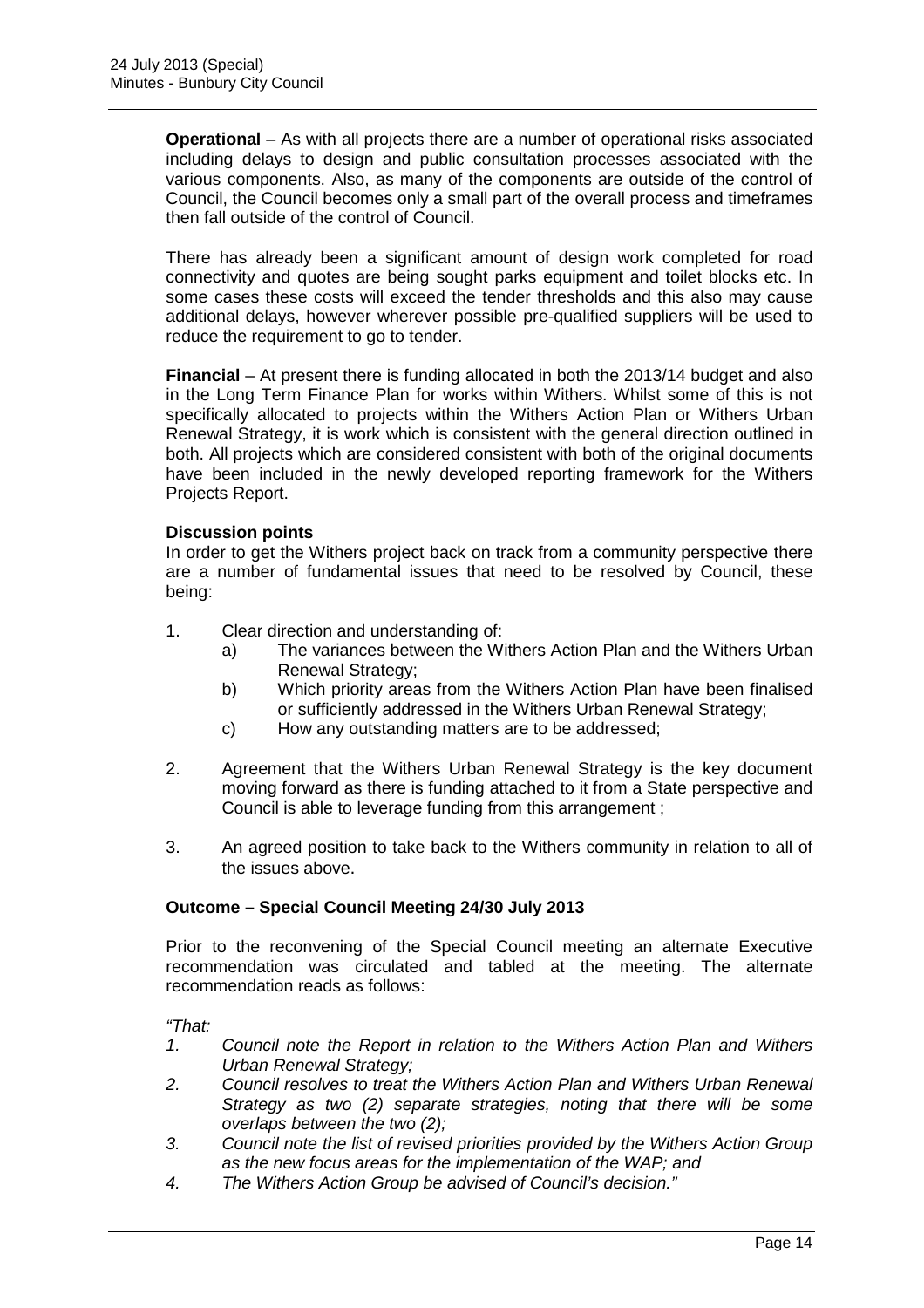During the discussion on the matter the Deputy Mayor Cr Craddock moved, Cr Leigh seconded the following motion:

"That the cost of Welcome Park, Stage 1, be excluded from the Withers Action Plan as it was clearly planned before the Withers Action Plan was started."

The Mayor put the motion to the vote and was adopted to become the Council's decision on that matter.

#### **Council Decision 197/13**

**That the cost of Welcome Park, Stage 1, be excluded from the Withers Action Plan as it was clearly planned before the Withers Action Plan was started.** 

CARRIED 8 votes "for" / 3 votes "against"

It was requested that the votes be recorded as follows:

For: Mayor D Smith, Deputy Mayor Cr Craddock, Cr Prosser, Cr Leigh, Cr Steele, Cr McNeill, Cr Cook, Cr Morris Against: Cr Jones, Cr Steck, Cr Kelly

Cr Steele moved Cr Steck seconded the alternate Executive recommendation.

It was requested that the mover and seconder agree to amend the motion to read as follows:

"That:

- 1. Council note the Report in relation to the Withers Action Plan and Withers Urban Renewal Strategy;
- 2. Council resolves to treat the Withers Action Plan and Withers Urban Renewal Strategy as separate entities, noting that there will be some overlaps between the two  $(2)$ :
- 3. Council note the list of revised priorities provided by the Withers Action Group as the new focus areas for the implementation of the WAP;
- 4. The creation of the Withers Reserve Account with the amounts to be determined by Council at the Ordinary meeting of 6 August 2013.
- 5. The Withers Action Group be advised of the Council's decision and that ongoing consultation will occur with the Withers Action Group and the rest of the Withers community; and
- 6. The SWDC be advised of Council's decision."

It was requested that the votes be taken in separate parts.

The Mayor put the motion (as amended) to the vote in separate parts and the outcome was adopted to become the Council's decision on the matter.

| Point 1: | 11 votes "for" / nil votes "against" CARRIED |
|----------|----------------------------------------------|
| Point 2: | 11 votes "for" / nil votes "against" CARRIED |
| Point 3: | 11 votes "for" / nil votes "against" CARRIED |
| Point 4: | 11 votes "for" / nil votes "against" CARRIED |
| Point 5: | 11 votes "for" / nil votes "against" CARRIED |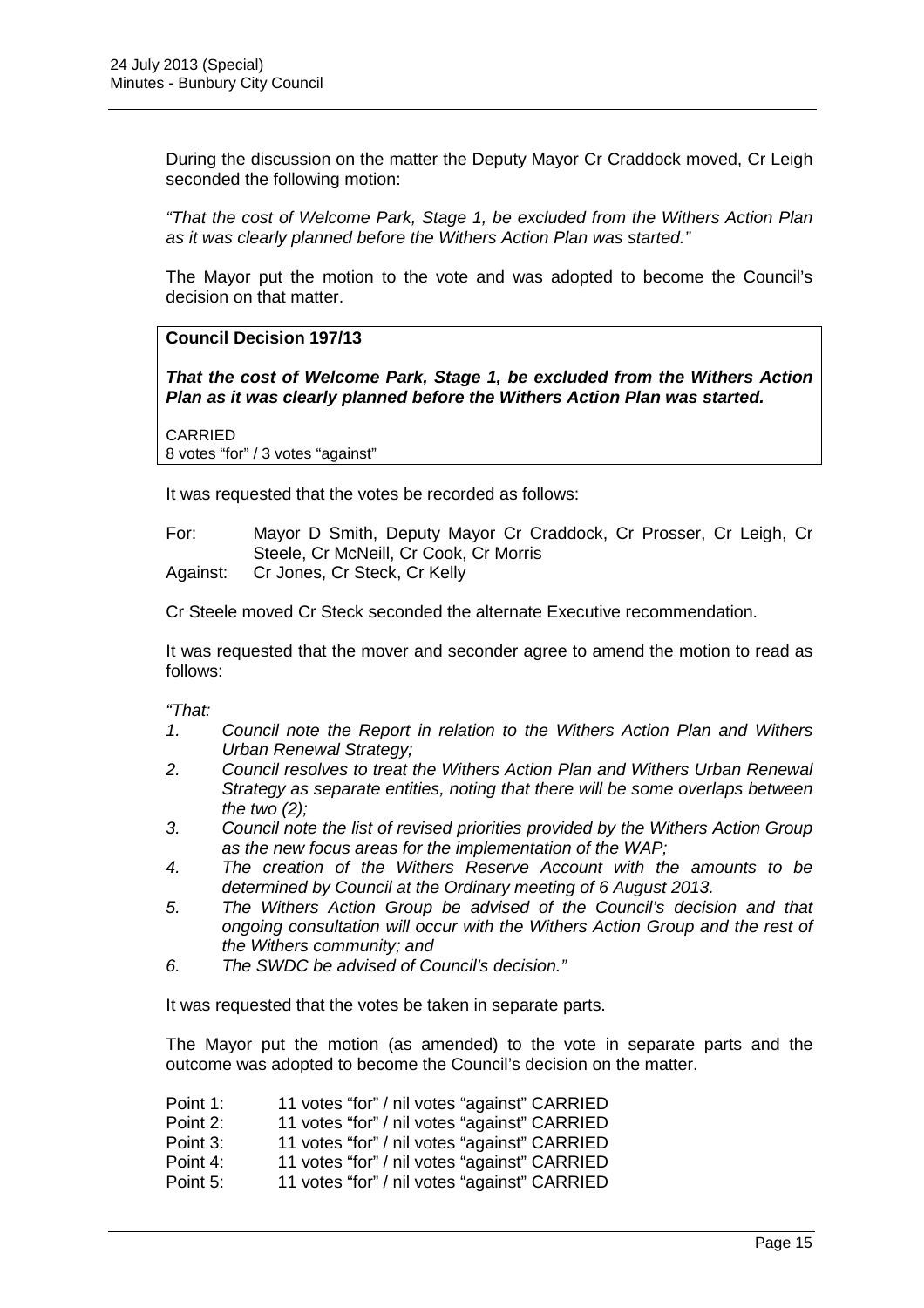Point 6: 11 votes "for" / nil votes "against" CARRIED

**Council Decision 198/13** 

**That:** 

- **1. Council note the Report in relation to the Withers Action Plan and Withers Urban Renewal Strategy;**
- **2. Council resolves to treat the Withers Action Plan and Withers Urban Renewal Strategy as separate entities, noting that there will be some overlaps between the two (2);**
- **3. Council note the list of revised priorities provided by the Withers Action Group as the new focus areas for the implementation of the WAP;**
- **4. The creation of the Withers Reserve Account with the amounts to be determined by Council at the Ordinary meeting of 6 August 2013.**
- **5. The Withers Action Group be advised of the Council's decision and that ongoing consultation will occur with the Withers Action Group and the rest of the Withers community; and**
- **6. The SWDC be advised of Council's decision.**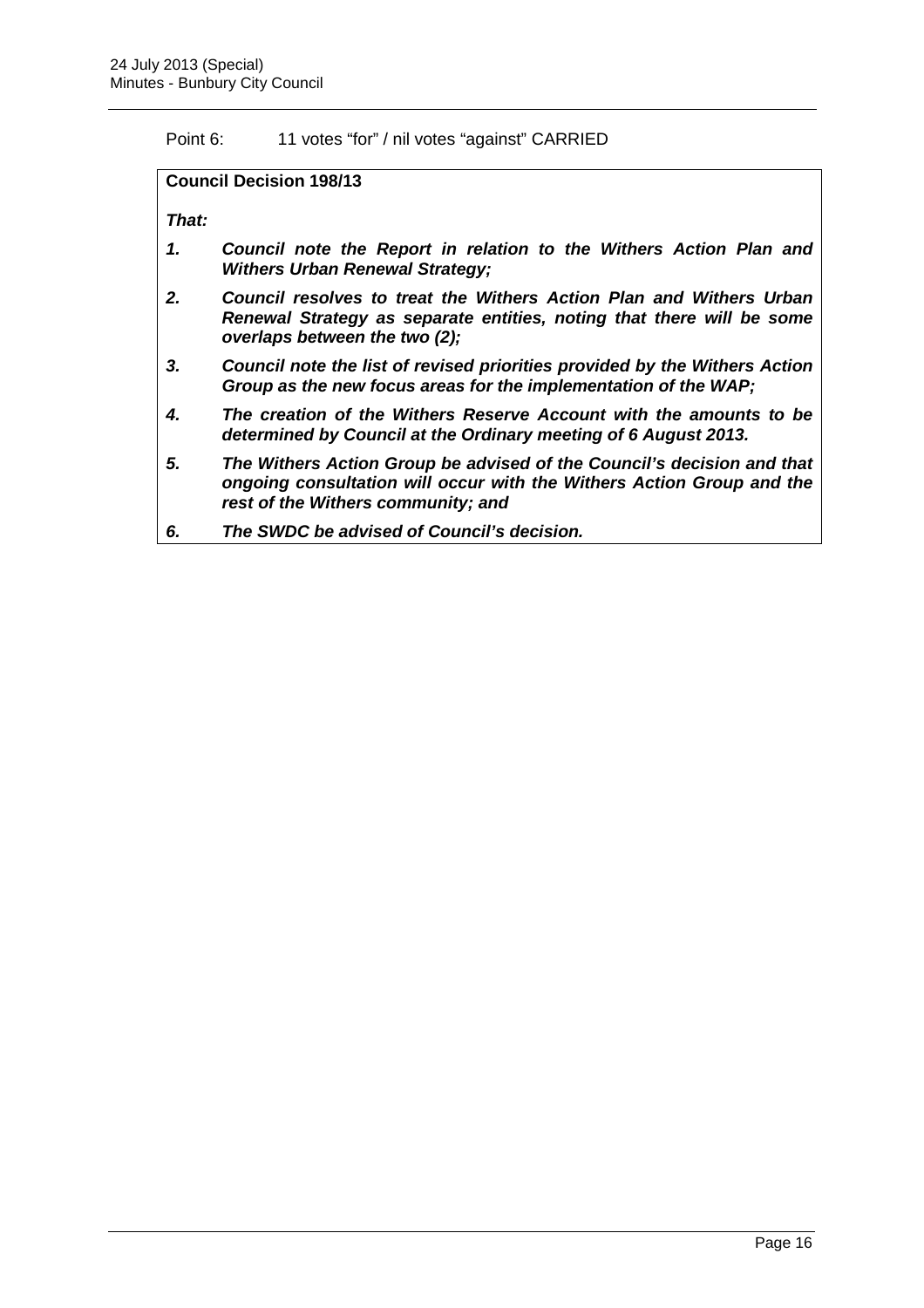### **4.2 Withers Community Reference Group Terms of Reference**

| Applicant/Proponent:   Internal Report |                                       |
|----------------------------------------|---------------------------------------|
| Author:                                | Andrew Brien, Chief Executive Officer |
| <b>Executive:</b>                      | Andrew Brien, Chief Executive Officer |
| <b>Attachments:</b>                    | Appendix 2 – Draft Terms of Reference |

#### **Summary**

Council is required to adopt the Terms of Reference for the Withers Community Reference Group (CRG).

#### **Executive Recommendation**

Council adopts the Terms of Reference (subject to SWDC approval) for the Withers Community Reference Group as **attached** at Appendix 2.

#### **Background**

The creation of the Withers Community Reference Group (CRG) came about when Council, in 2012, and the South West Development Commission (SWDC) formed a partnership to collaboratively develop an urban renewal strategy to identify community, agency and business priorities in order to improve the quality of life for Withers residents and the general image, reputation and perception of the area.

The Withers CRG aims to provide a forum for the Withers community to:

- 1. Have input and feedback on proposed, current and previous activities and projects for the Withers area pertaining to the Withers Urban Renewal Strategy (WURS) based on their opinion as individuals and also as representatives of the broader Withers community
- 2. Receive information community regarding proposed, current and previous activities and projects for the Withers area pertaining to the Withers Urban Renewal Strategy (WURS) to be informally distributed to the broader Withers community

Once established the CRG may also be involved in developing and implementing community level projects and CRG members will also have the opportunity to participate in personal development and training. Ideally members should anticipate attending all meetings of the group and live within the Withers area.

A copy of the proposed Terms of Reference for the Wither Community Reference Group is **attached** at Appendix 2.

#### **Officer Comments**

The Community Reference Group is proposed to be established in accordance with the draft Terms of Reference.

These have been considered by the Project Control Group following a presentation by the Place Manager - Withers. This group will be supported by Council staff and will